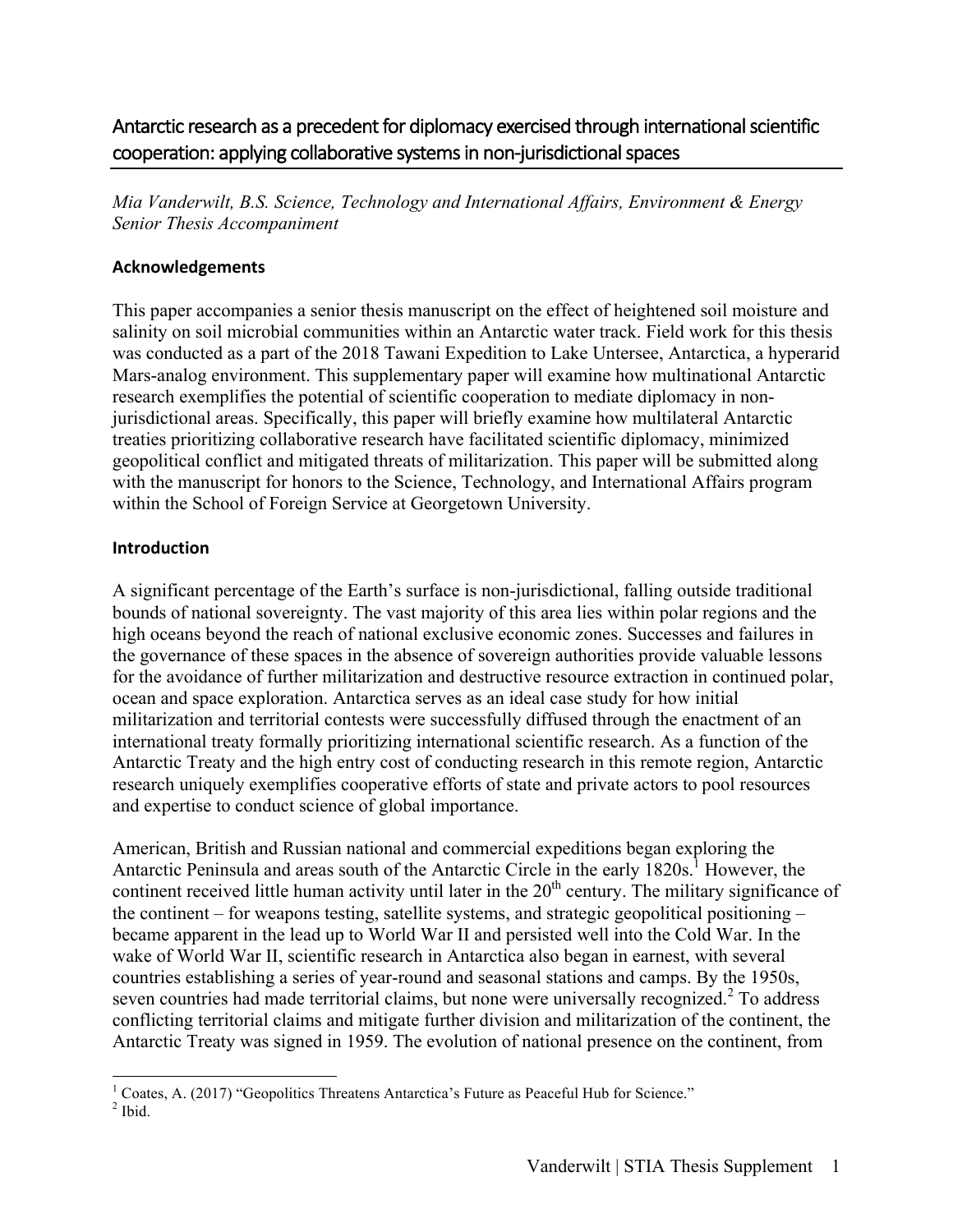whaling outposts to military outposts to permanent of research bases, signals the progression of state interests from economic to military to scientific. Underlying geopolitical interests are arguably implicit throughout this progression. The coincidence of a new geopolitical order with the Antarctic Treaty's upcoming renewal in 2048 may foster new, divergent expressions of these economic, military and scientific interests on the continent.

# *The "Scramble for the Antarctic"*

In 1923, Britain's undersecretary of state for the colonies, Leo Amery, briefly considered incorporating all of Antarctica into the British Empire. Amery's expansionist ambitions were quickly thwarted by the competing interests of Chile and Norway, who had interest in the continent for whaling purposes.<sup>3</sup> In 1924, the French responded to British expansion by declaring their own territorial claim to 167,000 square miles in Southwestern Antarctica on the basis of the earlier Jules Dumont d'Urville expedition. (A map delineating these claims and all other contemporary territorial claims can be found in Appendix I). Britain and France were both drawn to the Antarctic and South Atlantic by the abundance of baleen whales, whose oil was a highly profitable commodity. National honor was also a motivating factor, as early British Antarctic expeditions were highly publicized and considered synonymous with British "exploratory zeal and pride."<sup>4</sup>

Not to be outdone, the MS Schwabenland left Germany in December 1938 on a secret mission to establish a German territory in the Antarctic. Arriving on January 19, 1939, the crew laid claim to a significant patch of Queen Maud Land, formerly claimed by the Norwegians.<sup>5</sup> The Germans demarcated their claim by planting Nazi flags along the coast and going so far as to throw darts from planes with Nazi flags attached.<sup>6</sup>

Establishment of German claims triggered a short period of militarization on the continent. The British established permanent bases and instigated a secret expedition to solidify British control over both the British Antarctic Territory and islands within the Falkland Islands Dependency.<sup>7</sup> The British cited deterrence of German U-boats as justification for their increased presence, however the growing threat posed by Argentina was likely another motivating factor.<sup>8</sup> In 1944, Argentineans had raised their flag on Deception Island where an American whaling outpost had been located for over a century and located within the existing British claim. The Chilean government followed suit by launching their own Antarctic expedition in 1947 and establishing claims to British territory.

Abstaining from this territorial scramble, under the Truman administration the United States Navy Antarctic Developments Program sought to establish a continuous American presence in the region through the construction of a new research base.<sup>9</sup> The US continues to make no official claim to any part of Antarctica, choosing to instead exert a strong presence through several distributed bases and a multi-million-dollar science program.

 $3$  Coates, A. (2017) "Geopolitics Threatens Antarctica's Future as Peaceful Hub for Science."

<sup>4</sup> Dodds, K. J. *Pink Ice: Britain and the South Atlantic Empire,* p. xix. <sup>5</sup> Coates, A. (2017) "Geopolitics Threatens Antarctica's Future as Peaceful Hub for Science." <sup>6</sup> Andersen, D. (2019, April 7). Email Interview.

<sup>&</sup>lt;sup>7</sup> Sullivan, W. (1982). "1948 British-Argentine Clashes in Antarctic Ended Peacefully." <sup>8</sup> Ibid.

<sup>9</sup> Coates, A. (2017) "Geopolitics Threatens Antarctica's Future as Peaceful Hub for Science."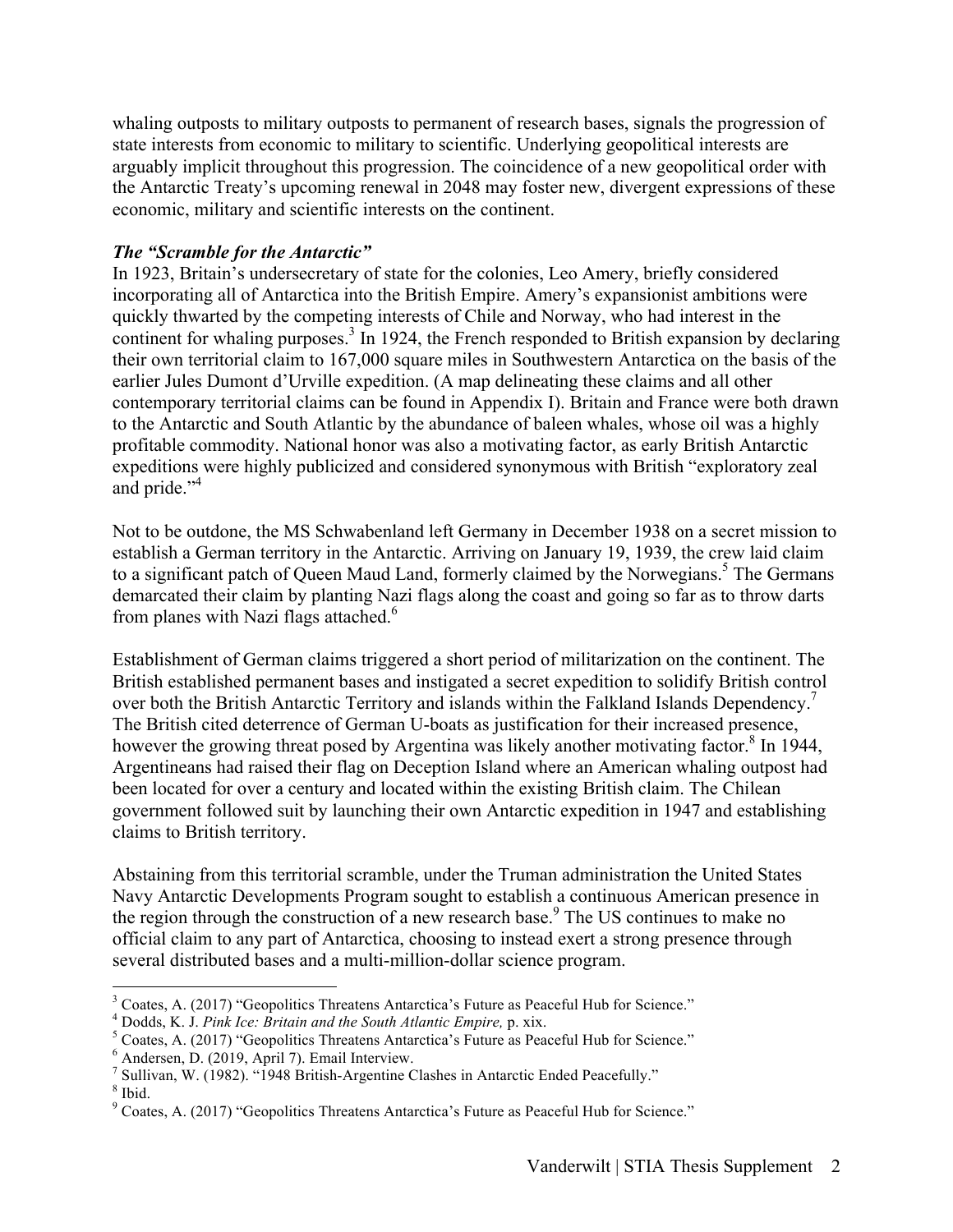As the first significant arms control treaty of the Cold War, the Antarctic Treaty was a vital instrument to preserve control of the Antarctic continent and oceans by the United States and its allies.<sup>10</sup> By including the Russians as signatories to the Treaty System, the Allies were able to exercise greater control. In preventing the establishment of military bases and fortifications and prohibiting the use of military maneuvers and weapons tests, the system was sufficient to keep the peace in the Cold War years.

#### *The 1959 Antarctic Treaty System*

The Antarctic treaty had a pivotal role in establishing the current prioritization of scientific research on the continent. The treaty was signed in December 1959 by twelve member countries. These countries had active scientists in and around the continent during the International Geophysical Year of 1957-58.<sup>11</sup> The Geophysical Year was viewed as a prime opportunity to extend protections and address broader concerns of nuclear proliferation and testing.<sup>12</sup> The treaty entered force in 1961 and the total parties to it has since grown to 53.

The Antarctic Treaty contains several provisions to ensure the primacy of scientific research. In direct response to the continent's militarization in the early 20<sup>th</sup> century, the first article stipulates that Antarctica will only be used for peaceful purposes.<sup>13</sup> All military equipment and personnel on the continent be put towards facilitating research or other peaceful endeavors, often providing necessary infrastructure to access remote field sites. Article Two of the treaty ensures the freedom of scientific investigation and international cooperation towards that end. To facilitate this cooperation, the treaty stipulates that scientific observations and results derived from Antarctic research be exchanged and made freely available.

Under the Antarctic treaty, extant territorial claims are neither reinforced nor denied. The United States and Russia, though not included among the seven countries with territorial claims, maintain a "basis of claim."<sup>14</sup> In a strongly diplomatic maneuver, Article Four of the treaty prohibits actions "asserting, supporting or denying a territorial claim or creating any rights of sovereignty," effectively maintaining the status quo. Additionally, no enlargements of existing claims are permitted.

Unresolved attempts at international arbitration in the 1950s has resulted in several overlapping claims. For example, the Argentinian claim is entirely overlapped by British and Chilean claims. The Marie Bryd Land, which covers 620,000 square miles, is the largest unclaimed land mass globally and will remain as such under the stipulations of the Treaty.<sup>15</sup> Although it fails to offer a definitive resolution to contested and overlapping territorial claims, in minimizing their importance to the proceeding of current operations, the Antarctic Treaty sets aside a contentious issue to pragmatically ensure that Antarctica remains a peaceful collaborative effort. However, the sustainability of this deferment of contested claims remains in question.

<sup>&</sup>lt;sup>10</sup> Anne-Marie Brady qtd. in Coates, A. (2017)<br><sup>11</sup> Gray, A.D., and Hughes, K.A. (2016) "Demonstration of 'Substantial Research Activity' to Acquire Consultative Status under the Antarctic Treaty."

<sup>&</sup>lt;sup>13</sup> Secretariat of the Antarctic Treaty. (1959) "The Antarctic Treaty."  $14$  Ibid.  $15$  Mitchell, B. and Kimball, L. (1979) "Conflict over the Cold Continent."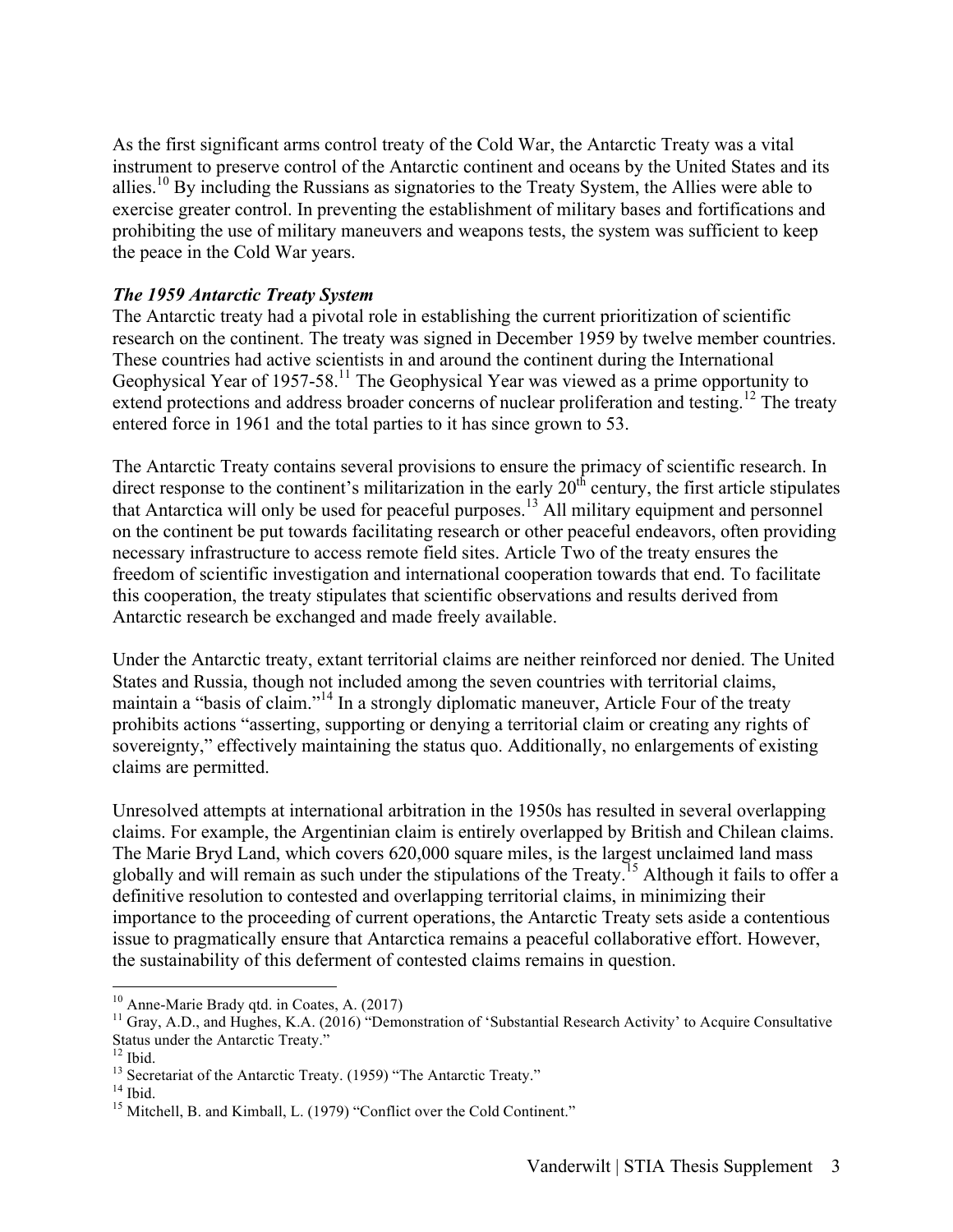To ensure compliance with the treaty and protocols to it, all stations and installations are open to inspection at all times.<sup>16</sup> To administrate the continent, the Antarctic Treaty Consultative Meeting has convened annually since 1994 for member countries to inform each other of their activities. <sup>17</sup> Decisions arising from these meetings are carried out by member nations in accordance with their own national laws. Members are responsible for altering their operations in accordance to Treaty and Protocol stipulations.

Specifics on the appropriate recourse to violations of the treaty are not addressed. Preliminary construction of China's most recent research base was initiated before an environmental impact assessment was completed, constituting a violation of the Treaty's 1991 Environmental Protocol.<sup>18</sup> The lack of punitive measures in response to this infraction illustrates the weak enforcement structure of the treaty system. Although territorial claims effectively stand as they did in 1959, a growing number of countries looking to expand their presence on the continent threatens this current balance.

#### **Shifting Geopolitics and Resource Prospecting**

Several Antarctic scholars have questioned whether the 1959 treaty is adequately positioned to address new challenges of resource scarcity, climate change and a new geopolitical order.<sup>19</sup> Emerging global powers are shaping a new geopolitical landscape on the continent by introducing new territorial claims and establishing research facilities.

Antarctica has been found to contain significant oil and gas reserves, along with deposits of coal, chromium and iron ore. Researchers have also located kimberlite deposits potentially containing diamonds.<sup>20</sup> The US Geological Survey estimated in 1991, that there may be as many as 36 billion barrels of oil and gas buried under rock and ice.<sup>21</sup> With improvements in available technologies and increased accessibility due to climate change, extraction of these resources may soon be economically viable.

The Antarctic treaty did not permanently resolve issues involving access to mineral resources. A mineral resource agreement was signed in 1988 but was never ratified.<sup>22</sup> A lack of political trust and shared values among Antarctic states, coupled with conflicting interests in resource extraction could lead to a breakdown in the current treaty system.<sup>23</sup> With the technological and economic barriers to Antarctic exploration and research lessening, more and more states are seeking access to the continent, placing a strain on existing governance structures.

<sup>&</sup>lt;sup>16</sup> Secretariat of the Antarctic Treaty. (2019a) "The Antarctic Treaty."<br>
<sup>17</sup> Ibid.<br>
<sup>18</sup> Hook, L. and Mander, B. (2018) "The fight to own Antarctica."<br>
<sup>19</sup> Teller, M. (2014) "Why Everyone Wants a Piece of Antarctica." in the Balance."

<sup>23</sup> Anne-Marie Brady qtd. in Coates, A. (2017)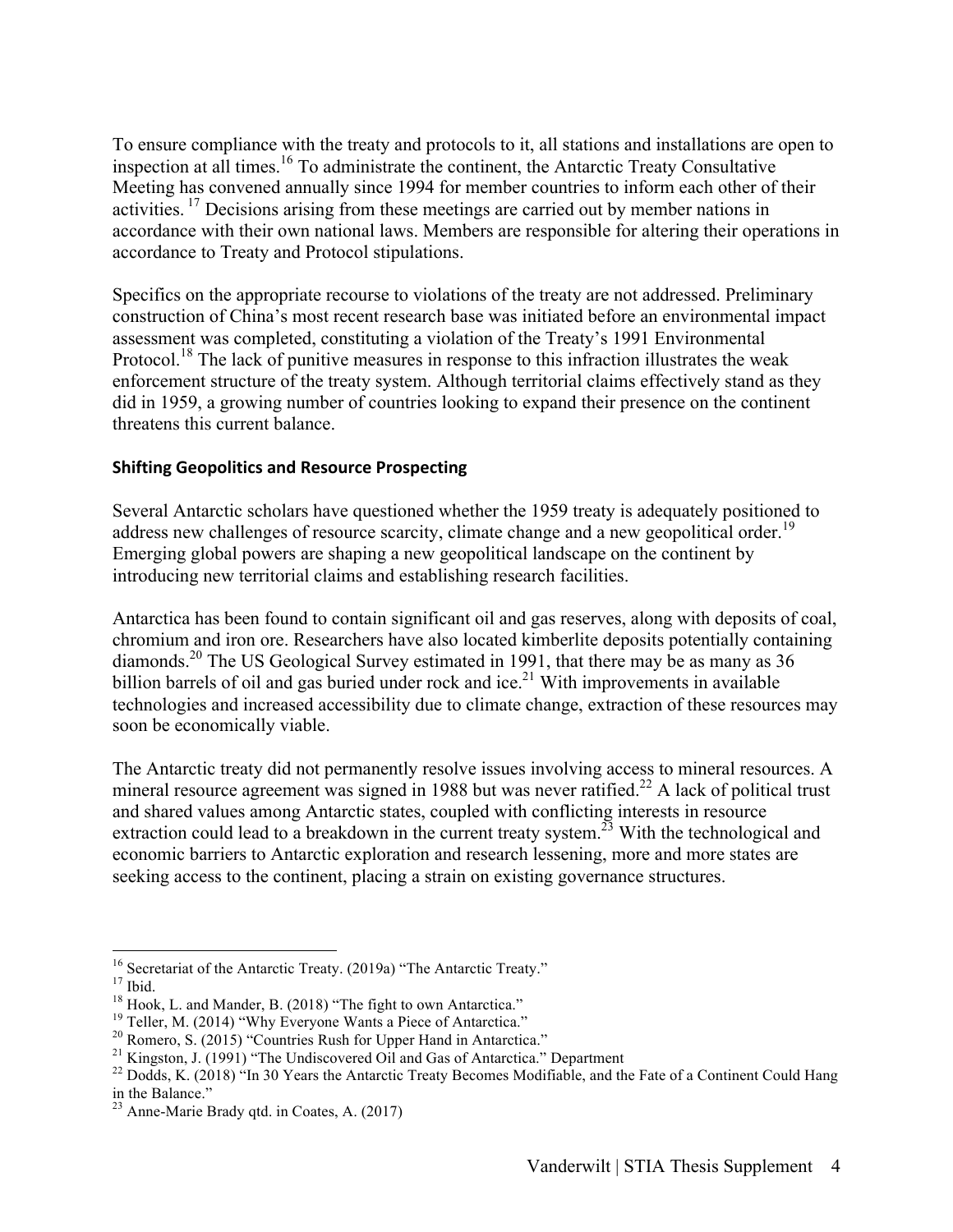Environmental protections and obligations assumed by parties to the Antarctic Treaty have demonstrated a capacity for collective responsibility in the absence of sovereign authority. The 1991 Protocol on Environmental Protection to the Antarctic Treaty provides for assessments of environmental impact, conservation of native flora and fauna, proper waste disposal and waste management, and the prevention of marine pollution.<sup>24</sup> The Protocol also prohibits all activities relating to mineral resources except for scientific research.

However, protective conventions currently in force will expire within the next few decades and countries are already focused on existing strategic and commercial opportunities.<sup>25</sup> When the convention governing the protection of natural resources comes up for review in 2048, it is uncertain whether all countries will agree to further prohibitions on Antarctic mining.<sup>26</sup> Resource scarcity could also raise pressure to renegotiate Antarctic treaties to enable commercial endeavors before 2048<sup>27</sup> Antarctica's nutrient rich seas are actively exploited for fish and krill by Russia, China and South Korea.<sup>28</sup> These economic interests have undermined measures to protect the area's wildlife. Russia and China, who view the fish stocks as exploitable resources claimed that countries proposing conservation measures were simply attempting to extend their sovereignty and strengthen their own national security interests.<sup>29</sup>

Although a small marine protected area in the Ross Sea was eventually agreed upon, future clashes over marine and terrestrial resources are inevitable due to conflicting values over conservation. In the wake of the creation of this marine protected area, China and South Korea have continued to ramp up their fishing of krill. In 2018, China, Norway and Russia collectively thwarted efforts to create a vast Antarctic ocean sanctuary. <sup>30</sup> Changing climatic conditions could compound resource scarcity concerns by fundamentally altering access to previously remote resources and threatening or changing the distribution of current resources, including fishery populations. The current treaty system does not currently have the infrastructural capacity or weightiness to effectively resolve these resource conflicts.

In addition to intensification in economic interests due to resource scarcity, a new geopolitical order is emerging on the continent with the increasing presence of developing countries. In the past couple of years, Turkey, Iran, Belarus and Columbia have all expressed or acted on desires to have an Antarctic presence. The prevailing order dominated by the primarily Anglophone established powers of Britain, America, Australia and New Zealand is increasingly giving way to these upstart nations eager to exhibit soft power through displays of scientific prestige. Turkey and Belarus have announced that they will begin cooperative polar research. To that end, a team of Turkish researchers toured research bases in the  $2018$  season.<sup>31</sup> Belarus, Turkey, Colombia and Iran have all announced concrete plans to build bases on the continent.<sup>32</sup> The introduction of

<sup>&</sup>lt;sup>24</sup> Central Intelligence Agency. (2016) "Antarctica," *The World Factbook.*<br>
<sup>25</sup> Romero, S. (2015) "Countries Rush for Upper Hand in Antarctica."<br>
<sup>26</sup> Dodds qtd. in Coates, A. (2017)<br>
<sup>27</sup> Ibid.<br>
<sup>28</sup> Coates, A. (2017)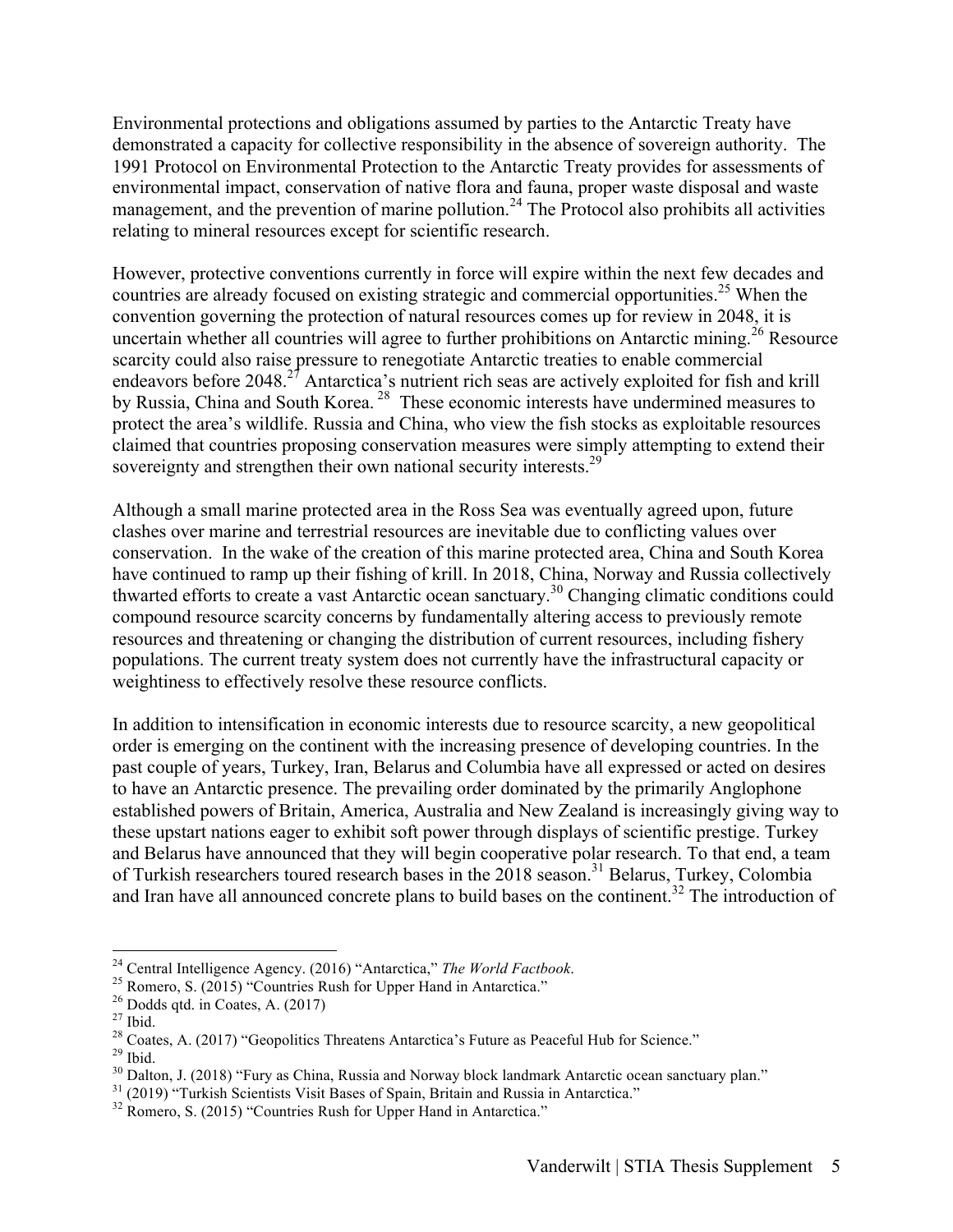these new actors holds promise for new inputs of scientific expertise and resources but also promises to alter the current geopolitical order tenuously preserved by the 1959 Treaty.

Russia, China and India have also recently expanded their Antarctic presence through the construction of new cutting-edge research bases. These bases are both displays of competence, intent and tools to extend their geographic reach on the continent. Russia is in the process of expanding monitoring stations for their satellite positioning system, Glosnass. China has the fastest-growing operation in Antarctica, with its fifth research station slated for completion in 2022. The program is also building its second icebreaker and setting up research drilling operations. Chinese officials have stated that their expansion prioritizes scientific research but is also influenced by "resource scarcity concerns."33

Increased scientific presence could have dual use applications for both resource extraction and military activities, with distinctions between these activities increasingly blurred. Areas ideal for intercepting satellite signals or re-tasking satellite systems are of both commercial and military interest, and could enable enhanced global electronic intelligence operations. Continued prioritization of scientific objectives over commercial and military development is necessary to ensure the continued conservation of the continent's pristine environments. International scientific collaborations are thus a way to ensure the continued primacy of research over national economic and defense interests.

#### **Scientific Diplomacy Exemplified by the Tawani Expedition**

Research for the author's thesis was conducted as part of a collaborative, international effort emblematic of the objectives of the Antarctic Treaty. This research was made possible via a number of partnerships with both private and national and international governmental organizations. Funding for logistical support was provided primarily by philanthropy grants from the Tawani Foundation and from the Trottier Family Foundation. The expedition also received support from the Russian Antarctic program and grants for sample analysis from the National Air and Space Agency's Astrobiology Institute and Exobiology programs. Product donations and discounts were also leveraged to facilitate research in partnership with an international array of actors from Russia, Canada, Japan, Austria, New Zealand and India.<sup>34</sup>

Unlike most research expeditions funded through national Antarctic programs, the Tawani Expeditions rely on private funding for logistics support. In the U.S., basic research has been increasingly funded by philanthropy groups even as governmental support for basic research has declined.<sup>35</sup> As U.S. governmental Antarctic programs continue to face budgetary cuts, philanthropic funding may increasingly fill this funding gap.<sup>36</sup> However, current private funding for Antarctic expeditions primarily finances recreational and media expeditions, rather than basic fundamental science. One other contemporary exception to the norm for national funding is the Belgian program at the Princess Elizabeth Station.<sup>37</sup> This station was built primarily with private

<sup>&</sup>lt;sup>33</sup> Romero, S. (2015) "Countries Rush for Upper Hand in Antarctica."<br><sup>34</sup> Andersen, D. (2019, April 7). Email Interview.<br><sup>35</sup> Mervis, J. (2017) "Data Check: U.S. Government Share of Basic Research Funding Falls below 50%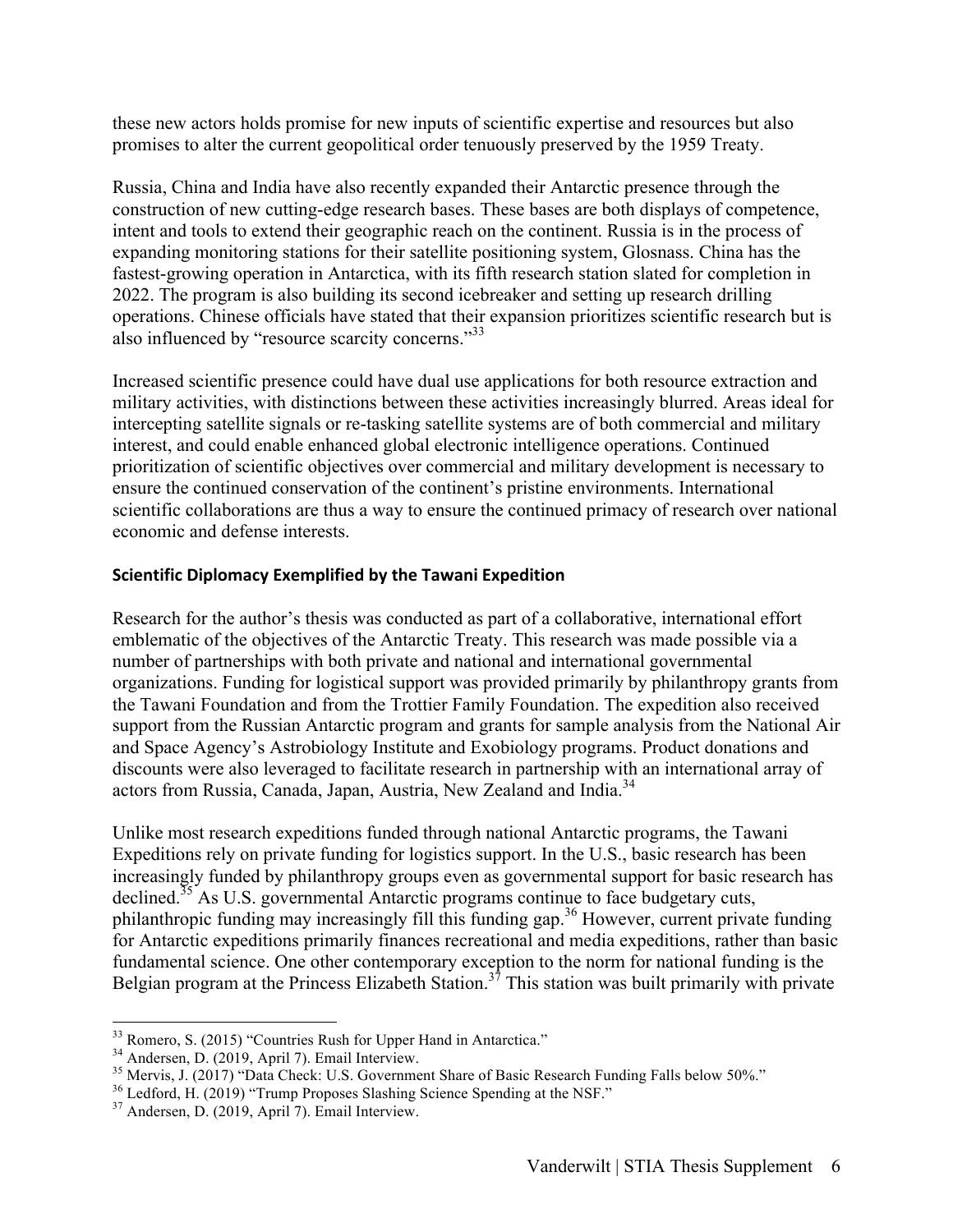foundation funding but has since moved towards a private-public partnership in order to sustain a scientific program. This transition spanned several years and required court intervention. Prior to the International Geophysical Year of 1957-8, private funding was more commonly utilized for early scientific efforts, including those of Finn Ronne and Lincoln Ellsworth in the 1930s and  $1940s^{38}$ 

The research field site, Lake Untersee was first explored in January 1969, relatively late compared to other ice-free regions of the continent. The lake was first discovered in January 1939 by the third German Antarctic Expedition during their reconnaissance flights. Additional fly-overs were undertaken by Soviet and Norwegian aircraft in 1958-61 in the remapping of the region. Following the Soviet expedition in 1969, Soviet, Estonian and East German scientists established a research presence in the area. The International GeoMaud Expeditions within the newly unified German Antarctic program, also conducted research in the region in the 1994-95 and 1995-96 seasons.<sup>39</sup> India has more recently sent several expeditions, once in a joint capacity with the 2012 Tawani Expedition. The Indian station, has also supported multiple helicopter daytrips to the lake. Transportation costs associated with accessing the lake and transporting scientific equipment and gear limits the volume of traffic to the area relative to other dry valley regions.

The 2018 Tawani Expedition was composed of scientists from the United States, Russia and Canada. Logistical support was provided by personnel of the Novolazarevskaya Russian Base in conjunction with the Antarctic Logistics Center International (ALCI). ALCI operates flights from South Africa to the Novolazarevskaya base, along with intra-Antarctic flights to remote field sites. ALCI is a private company that formed in 2001 due to an increase in Antarctic operators and agencies departing for Antarctica through Cape Town, South Africa. It has been the primary service provider in the Dronning Maud Land Air Network since its establishment.<sup>40</sup> ALCI also provides logistics such as customs clearing, warehousing and management to ensure the safe and legal return of both samples and waste from the continent. In providing the necessary infrastructure to facilitate both scientific and private expeditions in Dronning Maud Land, ALCI has accrued a multinational clientele. The company has associates in Germany, Russia, Belgium, UK, Finland, India, Japan, Netherlands, Norway, South Africa, Sweden, Iceland, China, Canada and the United States.

Additional technical support was provided by Argentinian mechanics, Canadian pilots and countless others. The inaccessibility of the Untersee field site and its relative proximity to the Novolazarevskaya, 100 kilometers distant, necessitates this cooperative relationship for communication and emergency response. ALCI, and by extension the Tawani Expeditions, are thus reliant on the Russian Antarctic program for a variety of services. These services include maintaining an ice runway for ALCI flights, providing transitory lodging and board for research and tourist groups, and providing transportation to remote field sites. This infrastructural support is heavily reliant on military equipment repurposed for the peaceful purposes stipulated in Article I of the Antarctic Treaty. The facilitating role of ALCI and equivalent multinational commercial coordinating companies in other regions of the Antarctic enables research in these

<sup>&</sup>lt;sup>38</sup> Ibid.<br><sup>39</sup> Paech, H.-J. (2005). *International GeoMaud Expedition of the BGR to Central - Dronning Maud Land in 1995/96.*<br><sup>40</sup> Antarctic Logistics Centre International (2019a) "Services"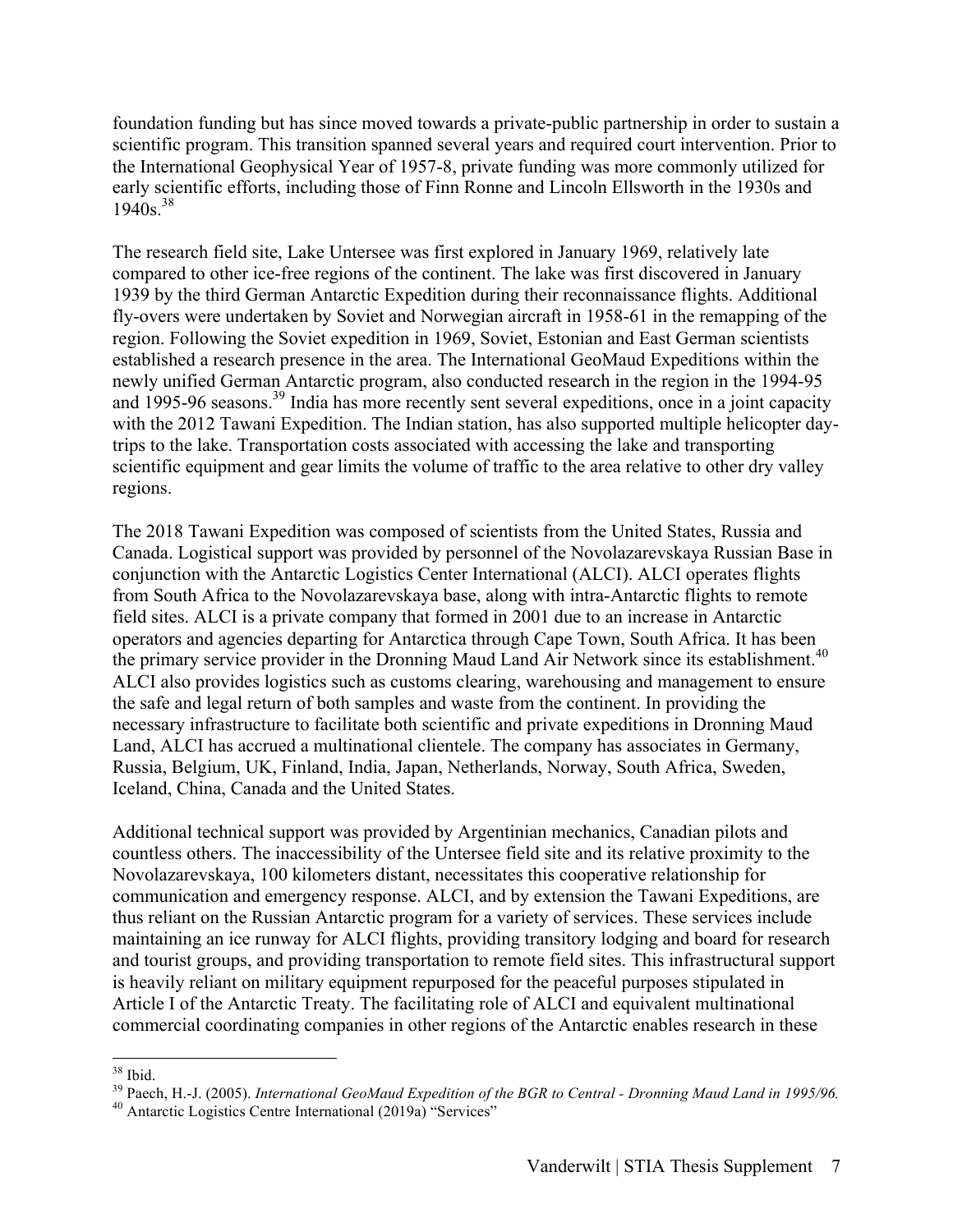remote locations and lowers associated infrastructural costs that might otherwise pose entry barriers.

The private funding structure of the Tawani Expedition enables both this partnership with a commercial coordinating company and the international composition of Expedition research teams. A primary dependence on philanthropic funding, with secondary government support, allows the Tawani Expeditions to engage partners across and external to national Antarctic programs. The diplomatic potential of this cooperation is exemplified by the Expedition's dual reliance on the Russian Antarctic program to provide infrastructural and logistics support and on research grants from the U.S. National Science Foundation and National Air and Space Agency. By involving international researchers in collaborative efforts, the Expedition is not only able to broker transnational personal relationships, but also more effectively pool global expertise. In doing so, this multinational Antarctic research exemplifies the potential of scientific cooperation to mediate diplomacy in non-jurisdictional areas.

## **Discussion**

The informal scientific diplomacy evidenced by the Tawani Expedition has been deliberately facilitated by the Antarctic Treaty system's prioritization of scientific research above geopolitical and military interests. Though a small cooperative effort relative to national Antarctic programs, the Expedition highlights valuable strengths of the Antarctic Treaty. The 1959 treaty and subsequent protocols have effectively diffused threats of militarization and deferred difficult issues of resource ownership and extraction arising from ambiguous territorial claims. In offering a pragmatic solution for cooperative governance in the absence of clear sovereign authority, the Antarctic treaty system sets a useful precedent for space and ocean exploration in similarly nonjurisdictional spaces. The threat of militarization and commercialization of these singular environments could jeopardize rich opportunities for scientific research of global importance.

Privately funded research conducted by international research teams could become the emergent model for Antarctic research, providing an important counterbalance to the current nationalistic model. By encouraging the pooling of expertise on matters of collective interest, these programs would minimize the relative importance of resources and security interests implicit in the objectives of many national Antarctic programs. National programs participating in these collaborative efforts would still be able to cultivate prestige and exercise soft power through the fruits of their research. Additionally, such programs would help redirect national investments in research infrastructure towards underfunded, policy-relevant science. To this end, the Scientific Committee on Antarctic Research has advocated expanding its own role in coordinating resources for research. 41

As technology enables further exploration of realms beyond the bounds of national state sovereignty, this model of cooperative research integrating state and private actors could set a valuable precedent. As seen in both space and deep ocean exploration, national programs are increasingly being displaced by commercial ventures and public-private partnerships. Private actors in these sectors are uniquely situated to mediate international cooperation by lowering cost

<sup>&</sup>lt;sup>41</sup> Chown, S. L. (2018) "Polar Collaborations Are Key to Successful Policies."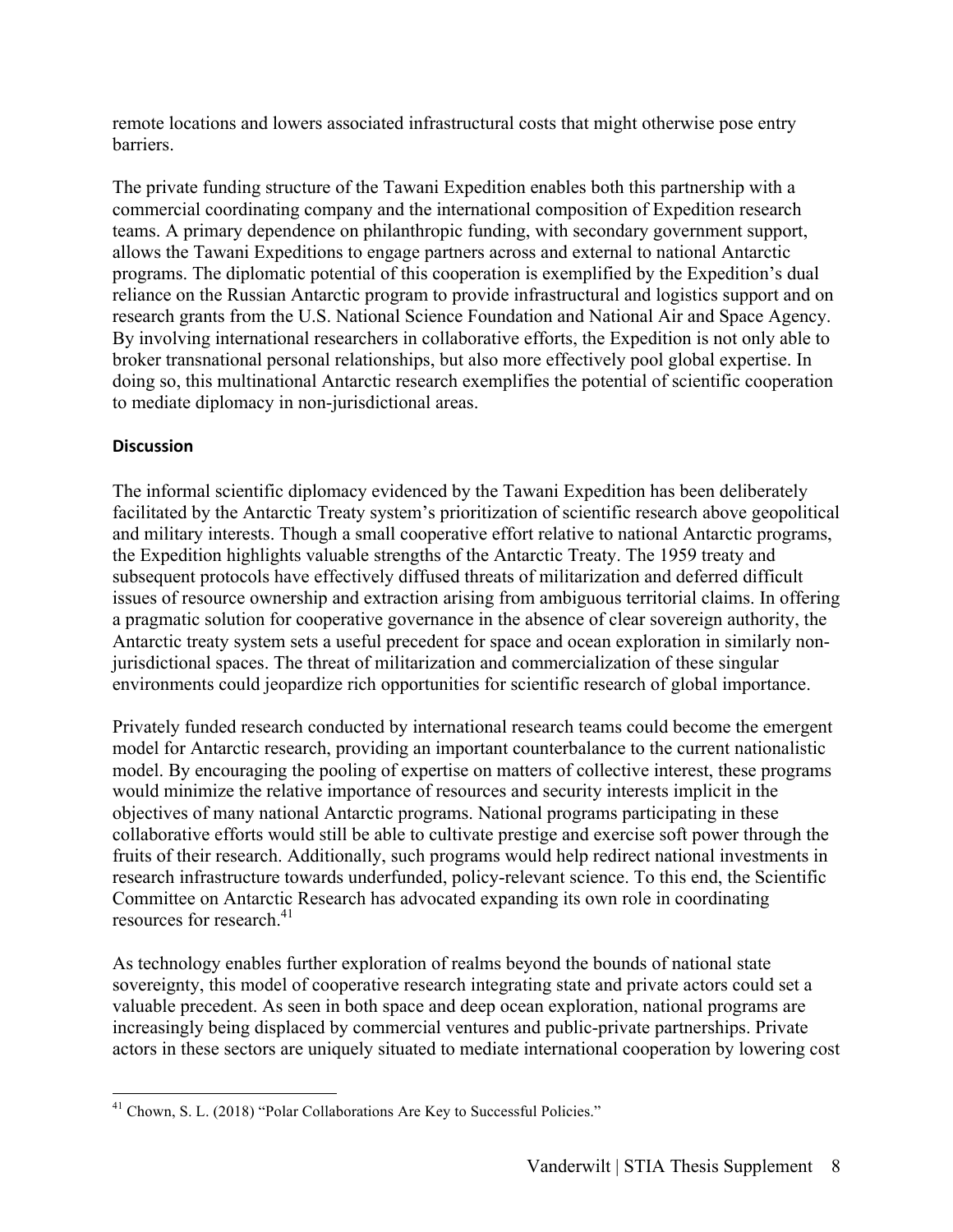barriers to entry for smaller state and private actors. This function is effectively illustrated by the facilitating role played by the ALCI and other Antarctic coordinating companies.

By enabling the involvement of a broader array of state, independent and private actors in Antarctica, these companies also introduce a greater diversity of perspectives on the relative importance of the continent's economic and scientific value. With greater access to previously inaccessible regions of the poles, deep ocean and space, ensuring the conservation of these spaces in the absence of a strong governing body becomes imperative. As previously discussed, compliance with environmental protection and contamination protocols is currently difficult to enforce, with violators often going unpunished. Assigning responsibility for maintaining remaining 'pristine' environments on the continent independent of jurisdictional claims sets an important precedent for commercial and state space exploration. To address current inadequacies in protections of endemic microbial communities, the author intends to pursue a study to determine the extent of human impact on soil microbial communities within the Untersee field site.

A cooperative model of research is well suited to Antarctic research, much of which carries international implications of global concern. In its valuation of the Antarctic environment and dependent ecosystems, the 1991 Environmental Protection to the Antarctic Treaty highlights the value of the area for the conduct of scientific research, "in particular research essential to the understanding of the global environment."<sup>42</sup> Paleoclimatology research discerning historical climate records from ice cores, and modeling studies quantifying the stability of the West and East Antarctic Ice Sheets, are of particular importance to predictions for global environmental change and sea level rise. The unifying importance of this research makes it conducive to cooperative scientific diplomacy. This multinational research, explicitly enabled by multilateral agreements, will in turn inform diplomatic agreements of climate change. Illustrating that the two, science and diplomacy are mutually reinforcing.

## **Conclusion**

This paper has attempted to briefly address the origin of the 1959 Antarctic Treaty System, its deferral of conflicting national territorial claims and its prioritization of scientific interests over competing military and economic interests. In discussing the changing geopolitical landscape of the continent and the expansion of research infrastructure with both commercial and dual use concerns, I hoped to highlight how science has since been the face of national expansion, but strategic interests have continued to be implicitly at play. The Treaty effectively deferred an array of contentious issues and introduced environmental protections preventing the exploitation of mineral resources, thus far. However, with resource scarcity concerns, a new set of actors and increased accessibility of resources with climate change, priorities are likely to shift over the next couple of decades. Privately funded research expeditions and public-private partnerships are uniquely positioned to integrate multinational scientific interests and foster informal diplomatic ties. These privately funded groups offer a necessary counterbalance to national Antarctic programs and enable more effective coordination of differential expertise and resources across national boundaries. In minimizing the entry costs of research, ensuring the primacy of science

<sup>&</sup>lt;sup>42</sup> Secretariat of the Antarctic Treaty. (1991) Protocol on Environmental Protection to the Antarctic Treaty.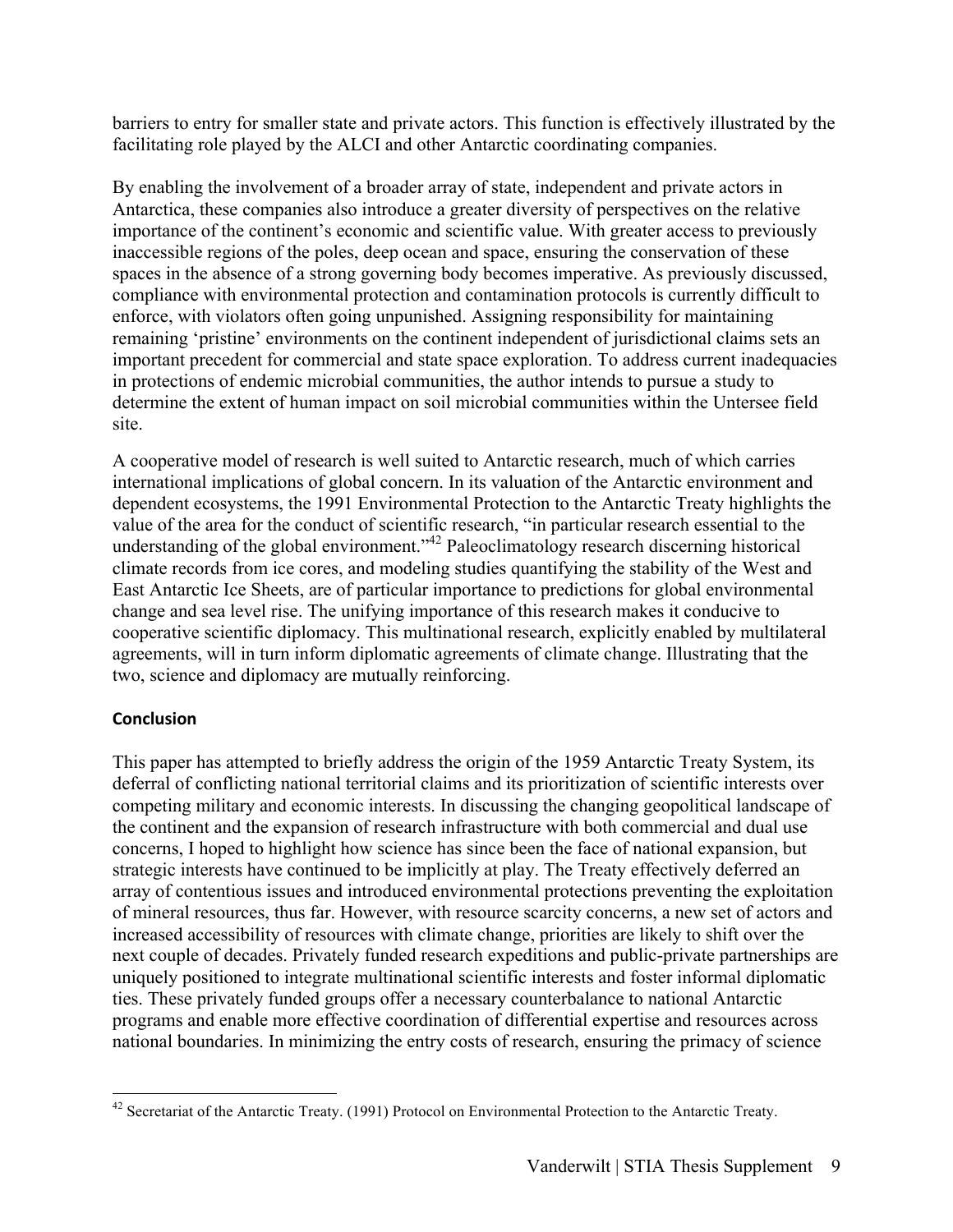and encouraging collaborative systems, Antarctic research of this kind sets a valuable precedent for exploration of parallel realms of non-jurisdictional governance.

#### **References**

Andersen, Dale. Email interview with M. Vanderwilt, 7 Apr. 2019.

Antarctic Logistics Centre International."Services" 2019a. Accessed on the internet http://www.alci.co.za/services/ on 08 April 2019.

Chown, Steven L. "Polar Collaborations Are Key to Successful Policies." *Nature*, vol. 558, June 2018, p. 163. *www.nature.com*, doi:10.1038/d41586-018-05369-6.

Coates, Ashley. "Geopolitics Threatens Antarctica's Future as Peaceful Hub for Science." *The Independent*, 29 Mar. 2017.

Dalton, Jane. "Fury as China, Russia and Norway block landmark Antarctic ocean sanctuary plan." *The Independent,* 2 November 2018.

Dodds, Klaus. "In 30 Years the Antarctic Treaty Becomes Modifiable, and the Fate of a Continent Could Hang in the Balance." *The Conversation*, 12 July 2018.

Dodds, Klaus J. *Pink Ice: Britain and the South Atlantic Empire.* I.B. Tauris, 2014. *Open WorldCat*, http://qut.eblib.com.au/patron/FullRecord.aspx?p=676699.

Gray, Andrew D., and Kevin A. Hughes. "Demonstration of 'Substantial Research Activity' to Acquire Consultative Status under the Antarctic Treaty." *Polar Research*, vol. 35, no. 1, Jan. 2016, p. 34061. *Crossref*, doi:10.3402/polar.v35.34061.

Hook, Leslie and Benedict Mander. "The fight to own Antarctica." *Financial Times,* May 2018.

Kingston, John. "The Undiscovered Oil and Gas of Antarctica." Department of the Interior, U.S. Geological Survey, 1991.

Ledford, Heidi, et al. "Trump Proposes Slashing Science Spending at the NSF." *Nature*, Mar. 2019. *www.nature.com*, doi:10.1038/d41586-019-00851-1.

Mervis, Jeffery. "Data Check: U.S. Government Share of Basic Research Funding Falls below 50%." *Science | AAAS,* 9 Mar. 2017.

Mitchell, Barbara, and Lee Kimball. "Conflict over the Cold Continent." *Foreign Policy*, no. 35, 1979, p. 124. *Crossref*, doi:10.2307/1148432.

Paech, Hans-Jürgen. *International GeoMaud Expedition of the BGR to Central - Dronning Maud Land in 1995/96 - Volume I: Geological Results*. 18 Aug. 2005.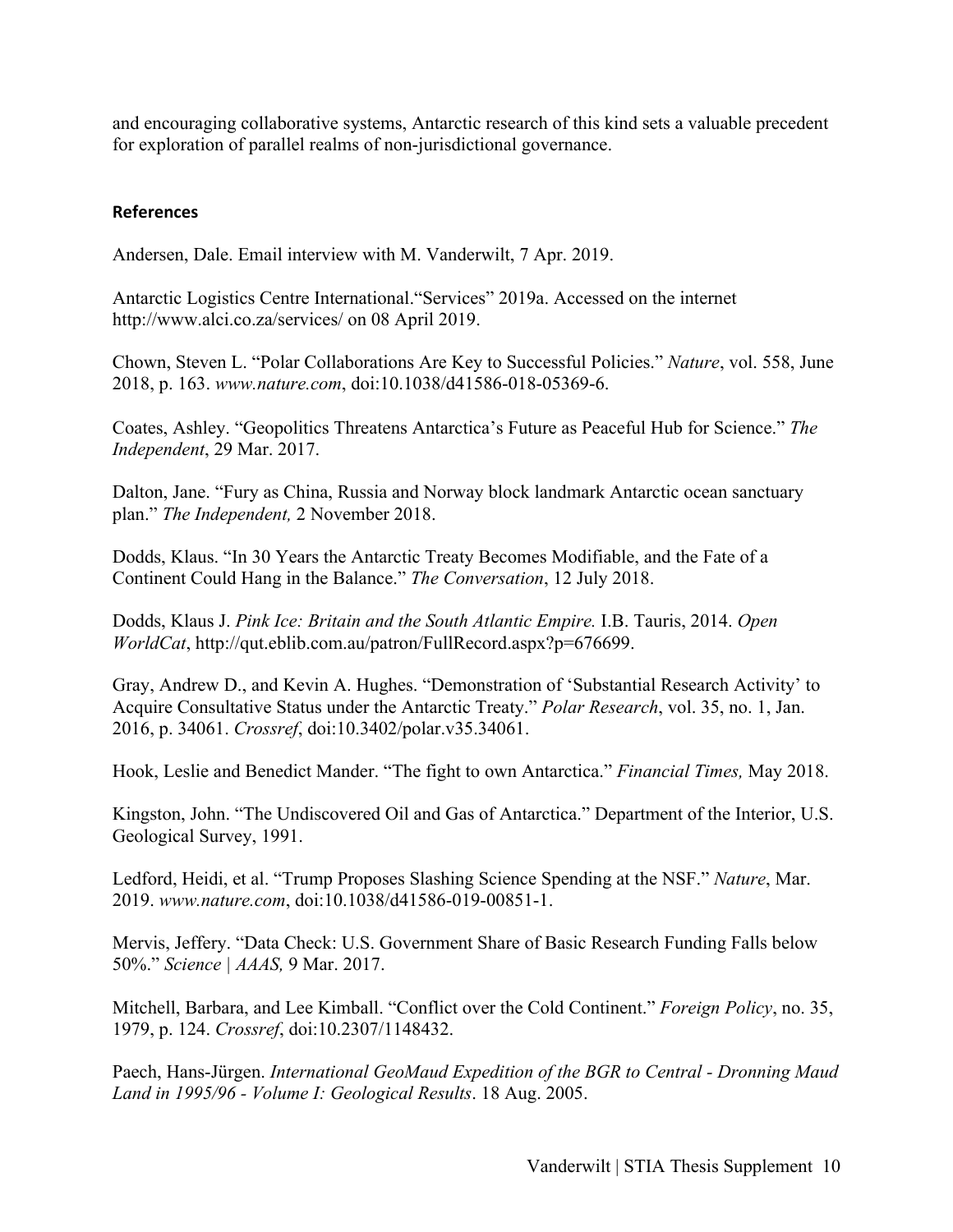Romero, Simon. "Countries Rush for Upper Hand in Antarctica." *The New York Times*, 28 Dec. 2015.

Secretariat of the Antarctic Treaty. The Antarctic Treaty. 1959. Accessed on the internet http://www.ats.aq/e/ats on 08 April 2019.

Secretariat of the Antarctic Treaty. Protocol on Environmental Protection to the Antarctic Treaty. 1991. Accessed on the internet http://www.ats.aq/e/ep on 08 April 2019.

Sullivan, Walter. "1948 British-Argentine Clashes in Antarctic Ended Peacefully." *The New York Times*, 24 May 1982.

Teller, Matthew. "Why Everyone Wants a Piece of Antarctica." *BBC.* 20 June 2014.

"Turkish Scientists Visit Bases of Spain, Britain and Russia in Antarctica." *Hürriyet Daily News,*  Mar. 2019.